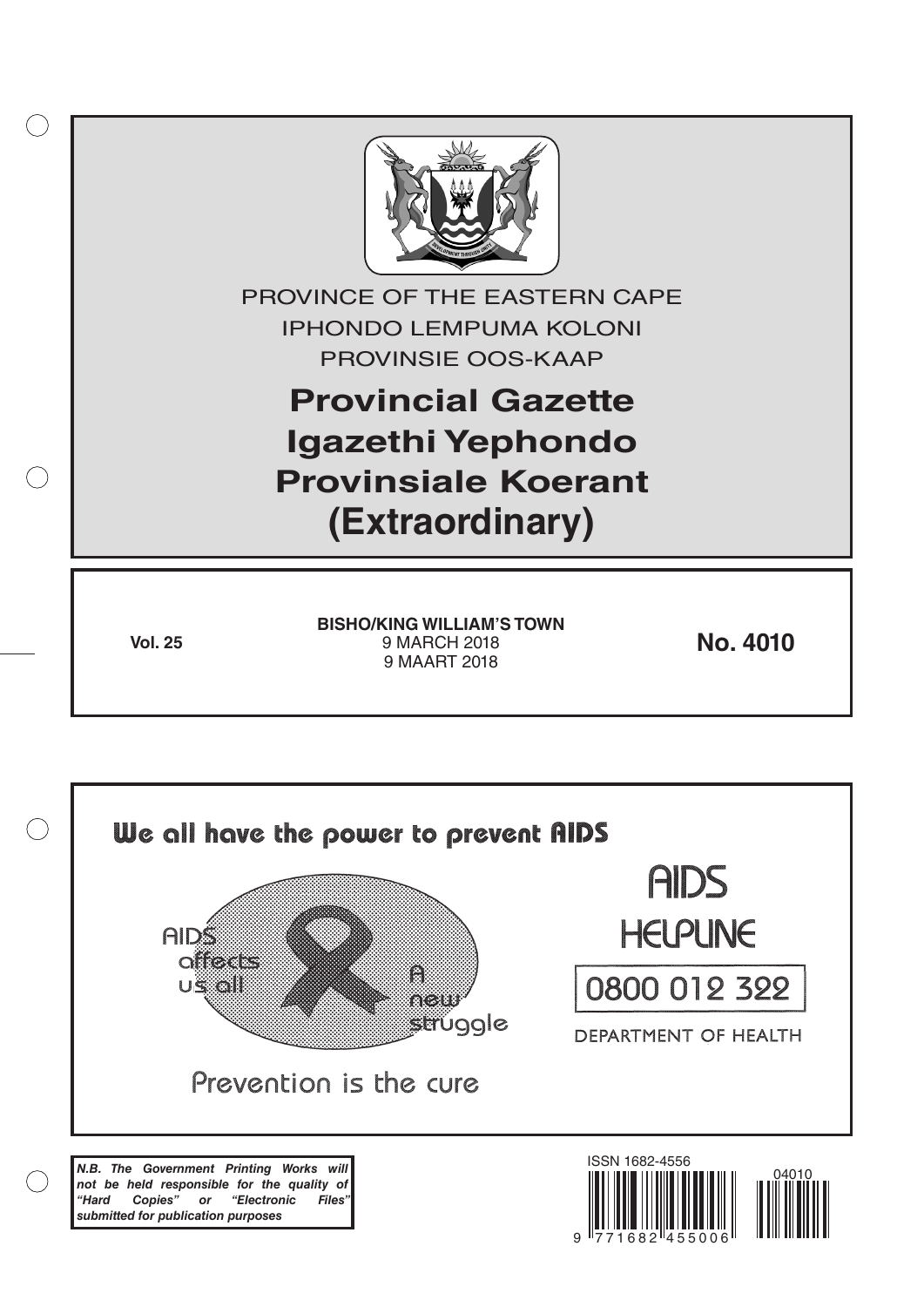# **IMPORTANT NOTICE:**

**The GovernmenT PrinTinG Works Will noT be held resPonsible for any errors ThaT miGhT occur due To The submission of incomPleTe / incorrecT / illeGible coPy.**

**no fuTure queries Will be handled in connecTion WiTh The above.**

## **CONTENTS**

|          |                                                                                                       | Gazette<br>No. | Page<br>No. |
|----------|-------------------------------------------------------------------------------------------------------|----------------|-------------|
|          | <b>LOCAL AUTHORITY NOTICES • PLAASLIKE OWERHEIDS KENNISGEWINGS</b>                                    |                |             |
| 35<br>36 | Eastern Cape Liquor Act (10/2003): Notice of lodgement of applications for transfer of certificate of | 4010           |             |
|          |                                                                                                       | 4010           |             |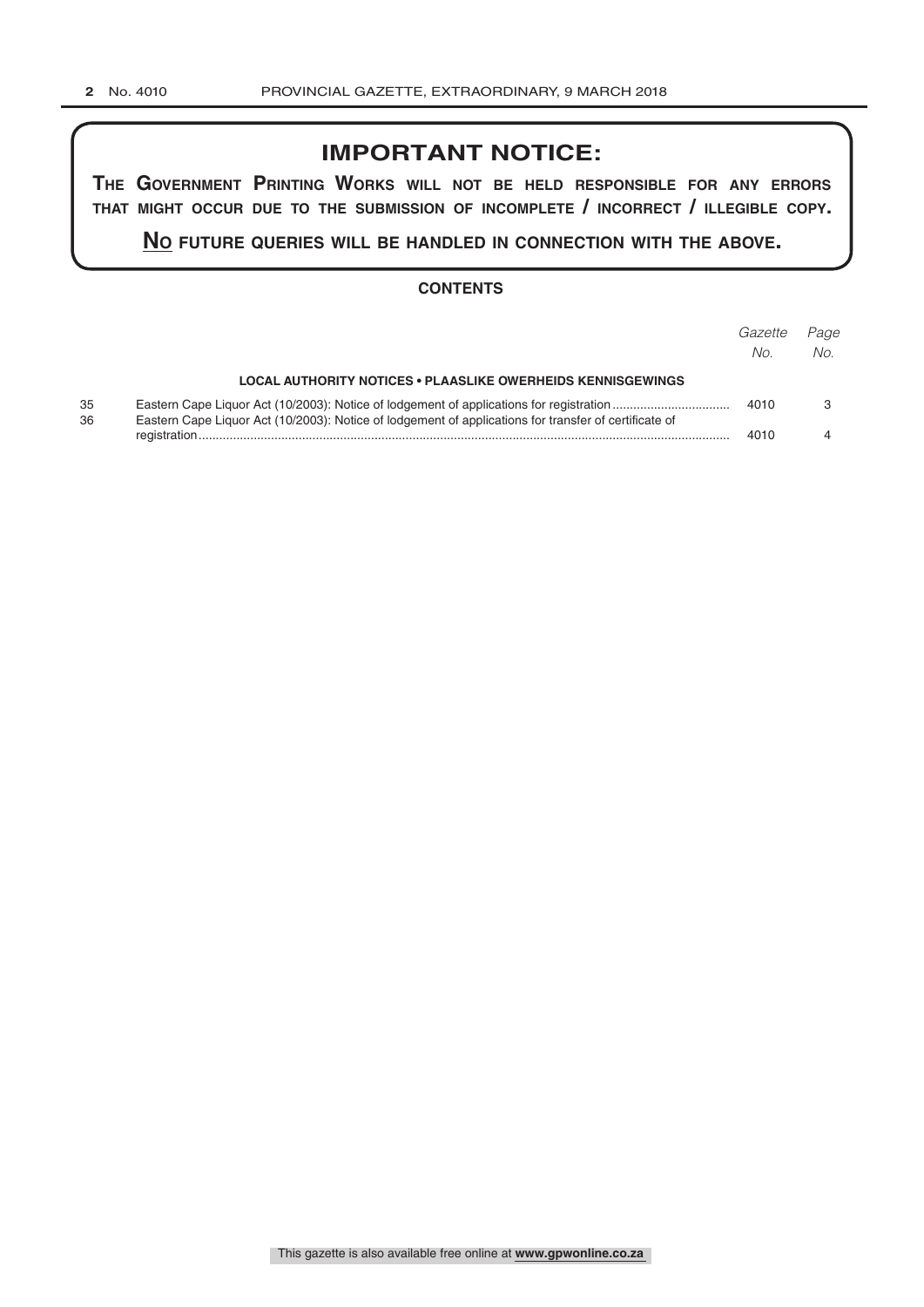# Local Authority Notices • Plaaslike Owerheids Kennisgewings

## **LOCAL AUTHORITY NOTICE 35 OF 2018**

 $1. 3.009$ 

 $[1/2]$  4 (1)

#### EASTERN CAPE LIQUOR ACT, 2003 (Act No. 10 of 2003) NOTICE OF LODGEMENT OF APPLICATIONS FOR REGISTRATION

Notice is hereby given that the applications for registration, particulars of which appear in the Schedule hereunder, have been lodged with the Board. Interested parties may, free of charge, inspect any application which appears in the Schedule hereunder and may within twenty one days of this notice, lodge with the Board written representations in support of, or written objections. LERATO RADIKOANYANA EASTERN CAPE LIQUOR BOARD 08 March 2018

SCHEDULE

|                           |                   | 3                                                   | 4                                   | 5                               |                                                                                                                                           |
|---------------------------|-------------------|-----------------------------------------------------|-------------------------------------|---------------------------------|-------------------------------------------------------------------------------------------------------------------------------------------|
| <b>Application Number</b> |                   | Name and number of<br>Ward                          | Kind of registration<br>applied for | Kind of<br>liquor to be<br>sold | Name under which business is to be<br>conducted and particulars of the erf,<br>street or farm                                             |
| 1.                        | REF8410235546085  | Ward 10 Sengu Local<br>Municipality                 | On and Off<br>Consumption           | All kinds                       | Emabeleni, Macacuma Road, Makhetheng<br>Location, Sterkspruit, 9762                                                                       |
| 2.                        | REF6207100266084  | Ward 02 Mhiontlo Local<br>Municipality              | On and Off<br>Consumption           | All kinds                       | Phindangene Tavem, Lower Mjika,<br>Emthomanyeni, Tsolo, 5170                                                                              |
| 3.                        | REF9104230515083  | Ward 29 Mnquma Local<br>Municipality                | On and Off<br>Consumption           | All kinds                       | Tee's Place, Nontshinga Location, Centane,<br>4980                                                                                        |
| 4.                        | REF6712310655083  | Ward 9 Dr Beyers Naude<br>Local Municipality        | On and Off<br>Consumption           | All kinds                       | Dorslesser Tavern, 4 Barend Street,<br>Lovemore, Willowmore, 6445                                                                         |
| 5.                        | REF6502125519081  | Ward 38 Nelson Mandela<br>Metropolitan Municipality | On and Off<br>Consumption           | All kinds                       | Kwa Khomazi's Tavern, 19113 Lee Samuels<br>Street, Kwanoxolo, Port Elizabeth, 6001                                                        |
| 6.                        | REF8302085030080  | Ward 16 Sengu Local<br><b>Municipality</b>          | Off Consumption                     | All kinds                       | Lukhozi Liquors, 30 De Villiers Street,<br>Barkly East, 9786                                                                              |
| 7.                        | REF2017/427751/07 | Ward 3 Nelson Mandela<br>Metropolitan Municipality  | On and Off<br>Consumption           | All kinds                       | The Kraal, Erf 455 & 454, Cnr Taylor &<br>Church Street, Burgersdorp, 9744                                                                |
| 8.                        | REF5806305145083  | <b>Buffalo City Metropolitan</b><br>Municipality    | Special Event                       | All kinds                       | East London Agri Society, Brakfontein, East<br>London, 5201                                                                               |
| 9.                        | REF6212225082085  | Great Kei Local<br>Municipality                     | <b>Special Event</b>                | All kinds                       | Bulldong Motorcycle Rally, Erf 436, Main<br>Road, Caravan Park, Kei Mouth, 5960                                                           |
| 10.                       | REF6712055144087  | Nelson Mandela<br><b>Metropolitan Municipality</b>  | <b>Special Event</b>                | All kinds                       | Grey High School Rugby Festival, Erf 264 &<br>265, College Drive, Mill Park, Port Elizabeth,<br>6001                                      |
| 11.                       | REF5301195051087  | Nelson Mandela<br><b>Metropolitan Municipality</b>  | <b>Special Event</b>                | All kinds                       | St Francis Hospice Last Night Of Promos<br>2018. Feather Market Convention Center,<br>86 Baakens Street, Central, Port Elizabeth,<br>6001 |
| 12.                       | REF9001010402088  | Nelson Mandela<br><b>Metropolitan Municipality</b>  | <b>Special Event</b>                | All kinds                       | The Jay And Lianie Show, 66 Blomme Kan,<br>Greenbushes, Port Elizabeth, 6001                                                              |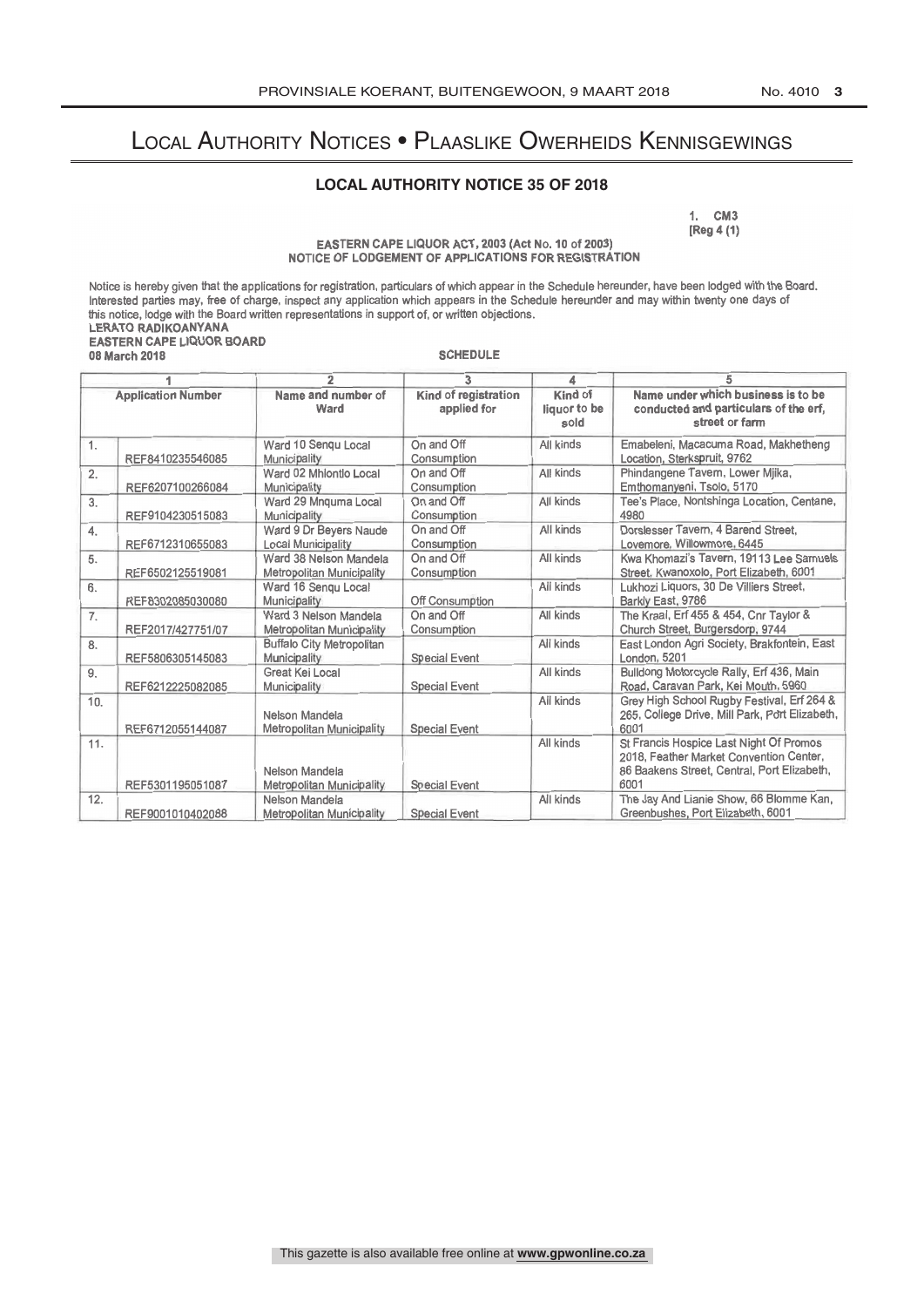### **LOCAL AUTHORITY NOTICE 36 OF 2018**

FORM 9 Reg 11 (1)]

#### EASTERN CAPE LIQUOR ACT, 2003 (Act No. 10 of 2003)

### NOTICE OF LODGEMENT OF APPLICATIONS FOR TRANSFER OF CERTIFICATE OF REGISTRATION

Notice is hereby given that the applications for transfer of certificates of registration, particulars of which appear in the Schedule hereunder, have been lodged with the Board.

Interested parties may, free of charge, inspect any application which appears in the schedule nerednuer and may within twenty one days or this houce,<br>lodge with the Board written representations in support of, or written o

#### LERATO RADIKOANYANA EASTERN CAPE LIQUOR BOARD 08 March 2018

**SCHEDULE** 

| <b>Application Number</b> |                   |                                                                             | з                                                                                                              |                                                         | 5                                                                             |
|---------------------------|-------------------|-----------------------------------------------------------------------------|----------------------------------------------------------------------------------------------------------------|---------------------------------------------------------|-------------------------------------------------------------------------------|
|                           |                   | Particulars of certificate of<br>Name and number<br>registration<br>of Ward |                                                                                                                | Particulars of holder of<br>certificate of registration | <b>Particulars of</b><br>prospective holder of<br>certificate of registration |
| 1.                        | ECP00804/03026/OF | Ward 8 Buffalo City<br>Metropolitan<br>Municipality                         | Step inn Liquor Store, 2 Robert<br>King Crescent, Buffalo Flats, East<br>London, 5201                          | Leonard<br>Lawrence<br>Campbell                         | lan Craig Myburgh                                                             |
| 2.                        | ECP01469/03026/OO | Ward 23 Buffalo<br>City Metropolitan                                        | 911 N.U. 14.<br>Nosep's Tavern,<br>Mdantsane, 5219                                                             | Ethel Nomaxhosa Gasela                                  | Aviwe Gasela                                                                  |
| 3.                        | ECP02151/90454/OO | Ward 50 Nelson<br>Mandela<br>Metropolitan<br>Municipality                   | Whitehouse Tavern, Erf 22664, Cnr<br>Mhabs Street & 20 <sup>th</sup> Avenue,<br>Mandela Ville, Uitenhage, 6280 | Vuyisile Wilson Knockpaal                               | Nomahlubi Muriel<br>Knockpaal                                                 |
| 4.                        | ECP24345/90454/ON | Ward 11 Nelson<br>Mandela<br>Metropolitan<br>Municipality                   | Vegas Slots, Shop 21, Standford<br>Square, 45 Cottrell Street, Korsten,<br>Port Elizabeth, 6001                | Rose Gold Gaming (Pty)<br>Limited                       | Main Acts Production                                                          |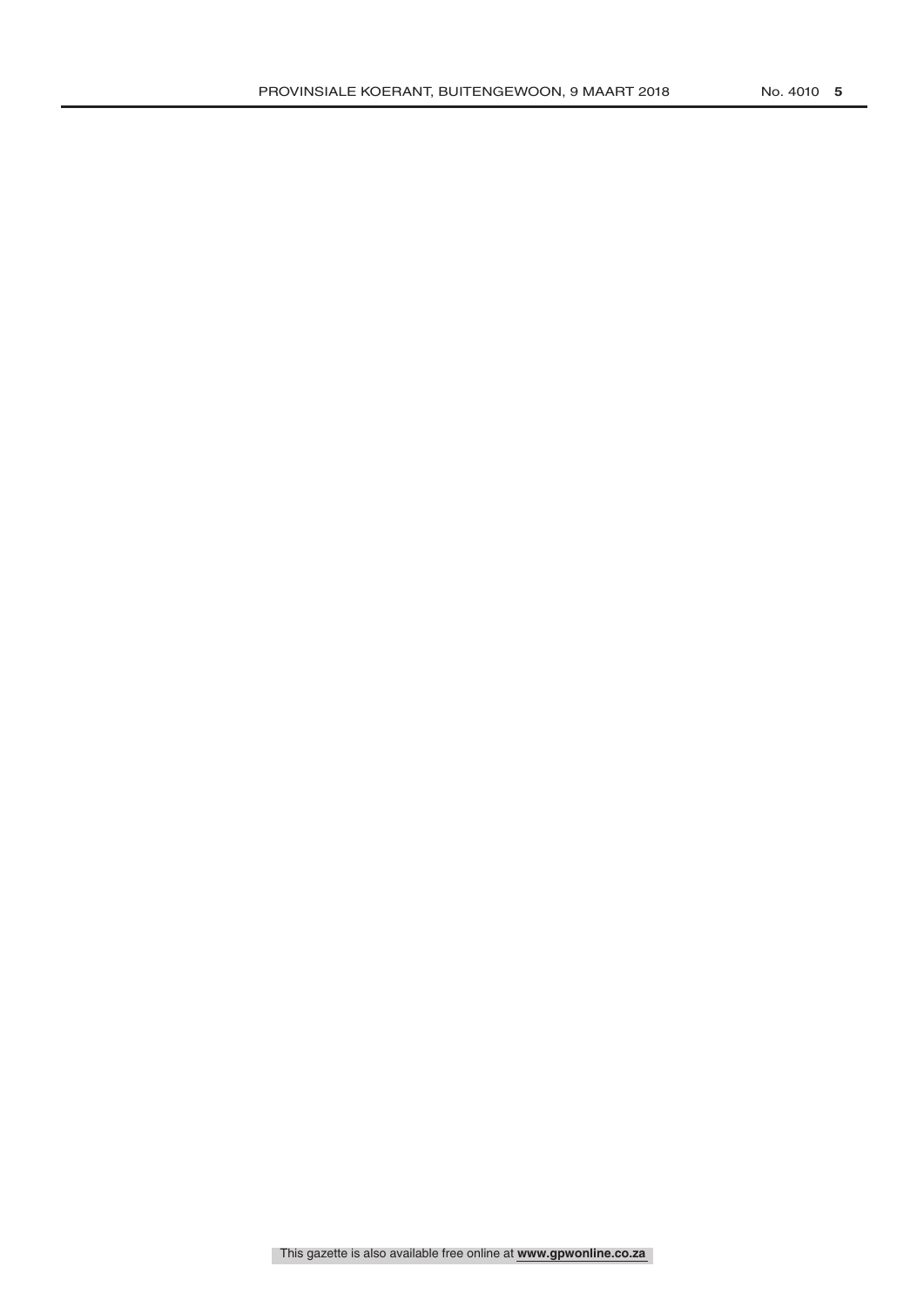This gazette is also available free online at **www.gpwonline.co.za**